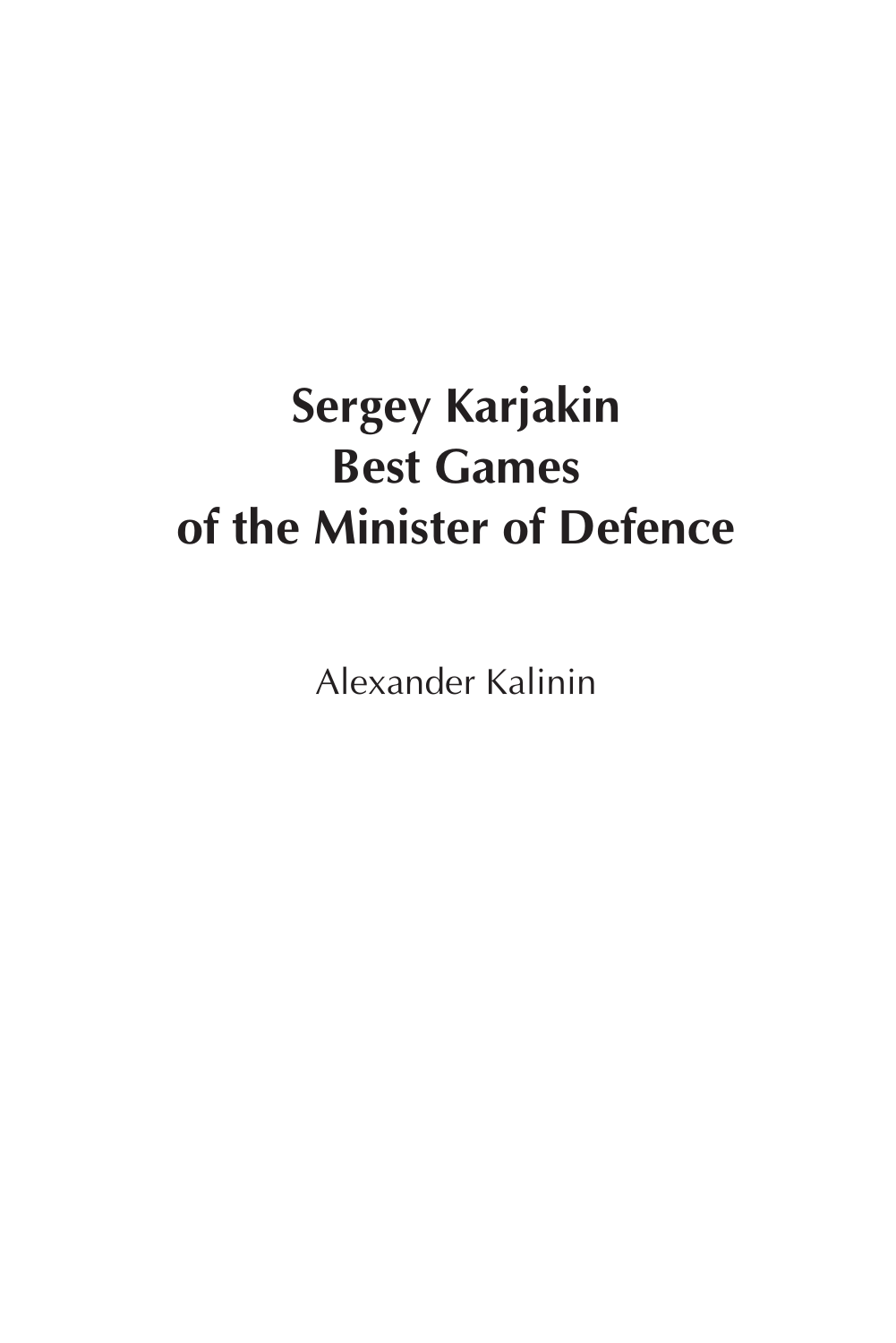## **Sergey Karjakin: Best Games of the Minister of Defence Author: Alexander Kalinin**

Translated from the Russian by Alexei Zakharov Copy-edited by Ilan Rubin Typesetting by Andrei Elkov (www.elkov.ru) © LLC Elk and Ruby Publishing House, 2020 (English version). All rights reserved © Alexander Kalinin and Russian Chess House, 2020 (Russian version). All rights reserved Cover photograph © Eteri Kublashvili. Karjakin at the Vugar Gashimov Memorial Tournament, Shamkir, 2019 Follow us on Twitter: @ilan\_ruby www.elkandruby.com ISBN 978-5-6040710-8-3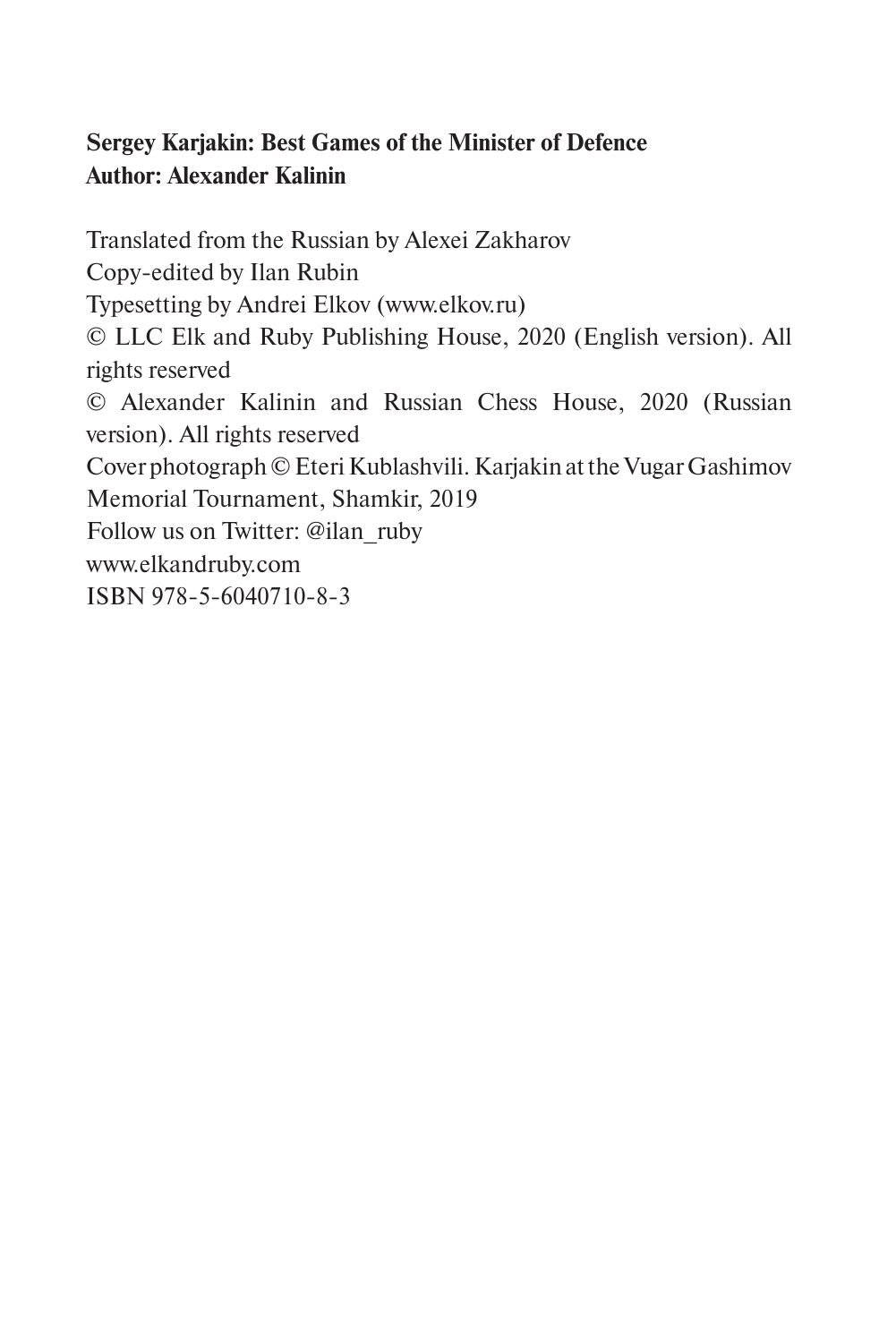# **CONTENTS**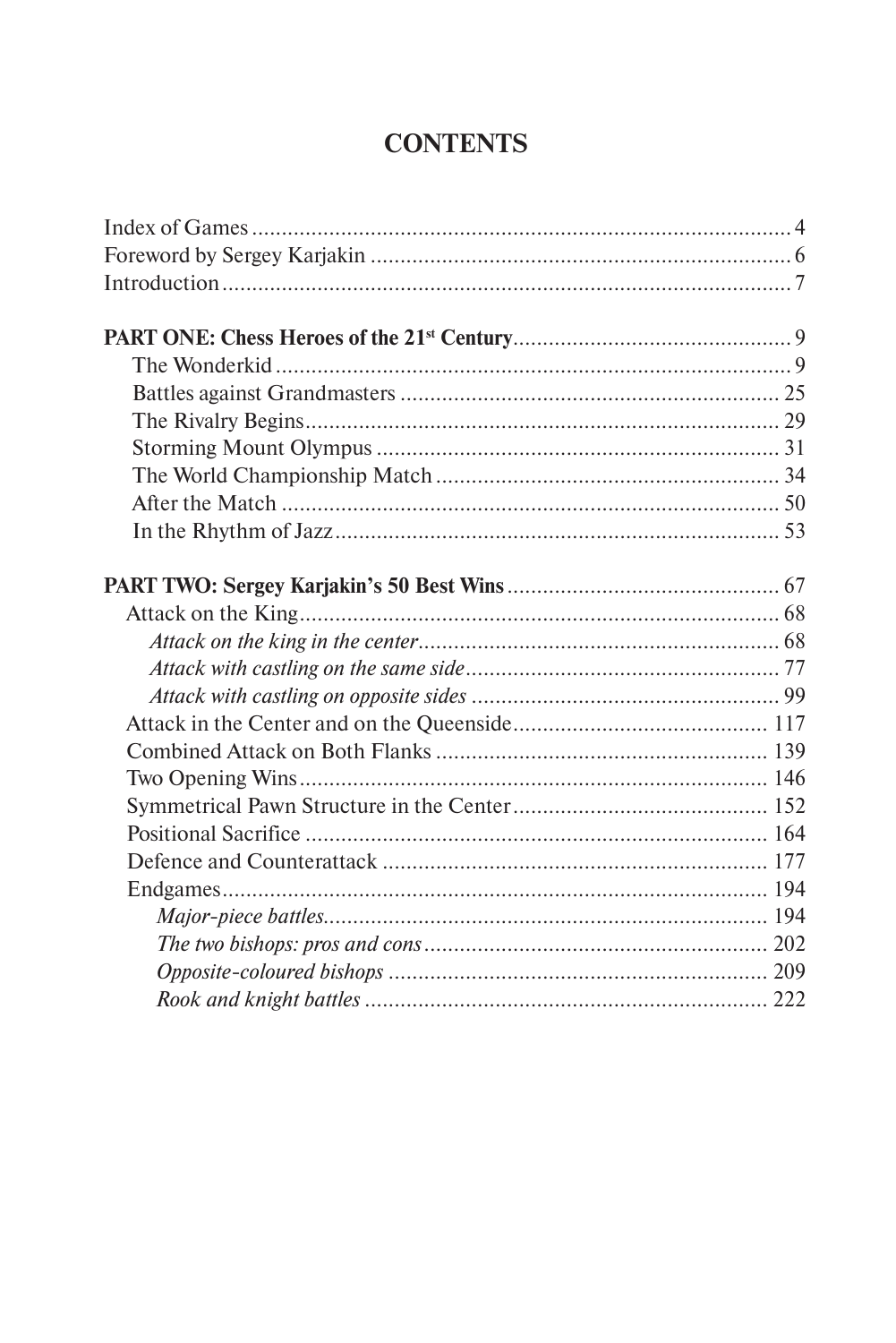## **INDEX OF GAMES**

|                | <b>Game</b> White | <b>Black</b>        | Opening                 | Year |
|----------------|-------------------|---------------------|-------------------------|------|
| 1              | Karjakin          | Klimansky           | Caro-Kann Defence       | 2000 |
| $\overline{2}$ | Haiduk            | Karjakin            | Sicilian Defence        | 2000 |
| $\overline{3}$ | Karjakin          | Baranjuk            | Sicilian Defence        | 2000 |
| 4              | Karjakin          | Tamilin             | Scandinavian Defence    | 2000 |
| 5              | Karjakin          | Airapetian          | King's Indian Attack    | 2001 |
| 6              | Karjakin          | Zavgorodniy         | Caro-Kann Defence       | 2001 |
| $\overline{7}$ | Y. Savchenko      | Karjakin            | <b>English Opening</b>  | 2001 |
| 8              | <b>Bondarchuk</b> | Karjakin            | Queen's Gambit Accepted | 2001 |
| 9              | Gershon           | Karjakin            | <b>Grunfeld Defence</b> | 2002 |
| 10             | Kuzmin            | Karjakin            | Sicilian Defence        | 2002 |
| 11             | Karjakin          | Shirov              | Sicilian Defence        | 2002 |
| 12             | Ponomariov        | Karjakin            | Sicilian Defence        | 2002 |
| 13             | Karjakin          | Carlsen             | Ruy Lopez               | 2007 |
| 14             | Karjakin          | <b>B.</b> Savchenko | Sicilian Defence        | 2010 |
| 15             | Carlsen           | Karjakin            | Fragment $(m/3)$        | 2016 |
| 16             | Karjakin          | Carlsen             | Fragment (m/4)          | 2016 |
| 17             | Carlsen           | Karjakin            | Fragment (m/5)          | 2016 |
| 18             | Carlsen           | Karjakin            | Fragment (m/8)          | 2016 |
| 19             | Karjakin          | Carlsen             | Fragment (m/9)          | 2016 |
| 20             | Carlsen           | Karjakin            | Fragment (m/10)         | 2016 |
| 21             | Karjakin          | Carlsen             | Fragment (tb/3)         | 2016 |
| 22             | Carlsen           | Karjakin            | Fragment (tb/4)         | 2016 |
| 23             | So                | Karjakin            | Fragment                | 2017 |
| 24             | Karjakin          | Carlsen             | Italian Game            | 2017 |
| 25             | Kramnik           | Karjakin            | <b>English Opening</b>  | 2018 |
| 26             | Karjakin          | Nijboer             | Sicilian Defence        | 2003 |
| 27             | Karjakin          | Caruana             | Sicilian Defence        | 2016 |
| 28             | Karjakin          | Topalov             | Caro-Kann Defence       | 2017 |
| 29             | Socko             | Karjakin            | Sicilian Defence        | 2004 |
| 30             | Karjakin          | <b>Bacrot</b>       | Ruy Lopez               | 2002 |
| 31             | Karjakin          | Grischuk            | Ruy Lopez               | 2009 |
| 32             | Karjakin          | Onischuk            | Ruy Lopez               | 2010 |
| 33             | Karjakin          | Nepomniachtchi      | Sicilian Defence        | 2010 |
| 34             | Ivanchuk          | Karjakin            | Italian Game            | 2011 |
| 35             | Karjakin          | Ivanchuk            | Pirc Defence            | 2011 |
| 36             | Karjakin          | Vachier-Lagrave     | Grunfeld Defence        | 2018 |
| 37             | Karjakin          | Del Rio Angelis     | Sicilian Defence        | 2005 |
| 38             | Karjakin          | Mchedlishvili       | Caro-Kann Defence       | 2005 |
| 39             | Svidler           | Karjakin            | Sicilian Defence        | 2007 |
| 40             | Karjakin          | Morozevich          | Sicilian Defence        | 2009 |
| 41             | Karjakin          | van Wely            | Sicilian Defence        | 2013 |
| 42             | Karjakin          | Mamedyarov          | Caro-Kann Defence       | 2013 |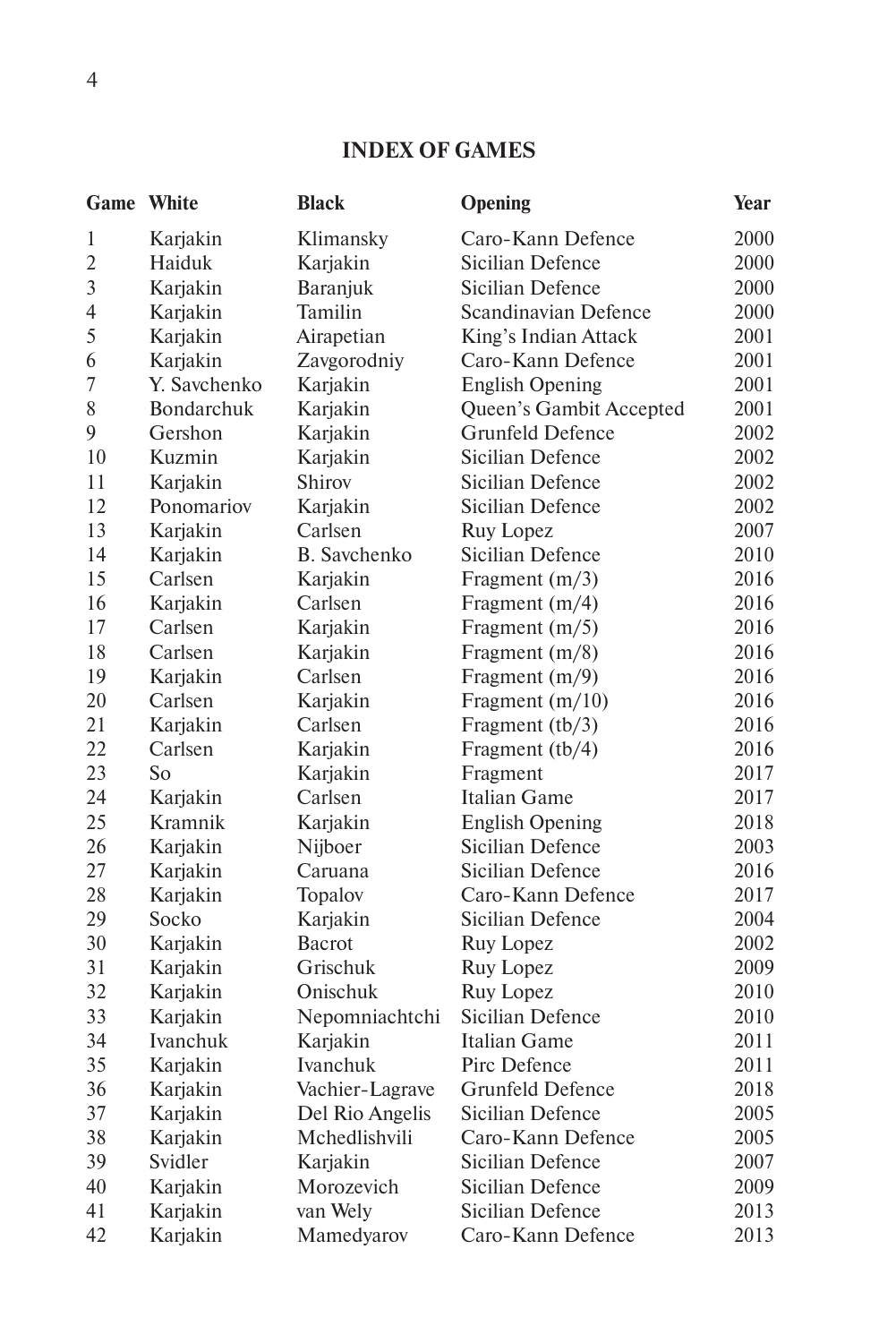| Game | White      | <b>Black</b>     | Opening                 | Year |
|------|------------|------------------|-------------------------|------|
| 43   | Karjakin   | Kosteniuk        | Sicilian Defence        | 2003 |
| 44   | Atalik     | Karjakin         | <b>Slav Defence</b>     | 2005 |
| 45   | Karjakin   | I. Sokolov       | Ruy Lopez               | 2006 |
| 46   | Karjakin   | <b>Navara</b>    | French Defence          | 2009 |
| 47   | Karjakin   | I. Sokolov       | Ruy Lopez               | 2010 |
| 48   | Dominguez  | Karjakin         | Ruy Lopez               | 2012 |
| 49   | Karjakin   | Radjabov         | Sicilian Defence        | 2013 |
| 50   | Karjakin   | Svidler          | <b>Italian Game</b>     | 2017 |
| 51   | Karjakin   | Radulski         | Ruy Lopez               | 2004 |
| 52   | Karjakin   | van Wely         | Sicilian Defence        | 2007 |
| 53   | Karjakin   | Eljanov          | Caro-Kann Defence       | 2010 |
| 54   | Karjakin   | Laznicka         | Caro-Kann Defence       | 2011 |
| 55   | Tkachiev   | Karjakin         | <b>Slav Defence</b>     | 2007 |
| 56   | Carlsen    | Karjakin         | Queen's Indian Defence  | 2012 |
| 57   | Aronian    | Karjakin         | Queen's Indian Defence  | 2013 |
| 58   | Karjakin   | Kotsur           | Pirc Defence            | 2002 |
| 59   | Karjakin   | Radjabov         | Sicilian Defence        | 2005 |
| 60   | Eljanov    | Karjakin         | <b>Slav Defence</b>     | 2007 |
| 61   | Karjakin   | Caruana          | <b>Petroff Defence</b>  | 2018 |
| 62   | Cheparinov | Karjakin         | <b>English Opening</b>  | 2005 |
| 63   | Khenkin    | Karjakin         | <b>Slav Defence</b>     | 2008 |
| 64   | Riazantsev | Karjakin         | Queen's Indian Defence  | 2010 |
| 65   | Jakovenko  | Karjakin         | <b>English Opening</b>  | 2012 |
| 66   | Giri       | Karjakin         | Italian Game            | 2019 |
| 67   | Karjakin   | Movsesian        | Sicilian Defence        | 2009 |
| 68   | Karjakin   | <b>Naiditsch</b> | <b>Catalan Opening</b>  | 2014 |
| 69   | Karjakin   | Kobalia          | Ruy Lopez               | 2004 |
| 70   | Karjakin   | Yu Yangyi        | <b>Sicilian Defence</b> | 2015 |
| 71   | Svidler    | Karjakin         | King's Indian Attack    | 2014 |
| 72   | Karjakin   | Onischuk         | Ruy Lopez               | 2015 |
| 73   | Karjakin   | Kramnik          | <b>English Opening</b>  | 2018 |
| 74   | Karjakin   | Anand            | <b>English Opening</b>  | 2016 |
| 75   | Karjakin   | Anand            | Queen's Gambit          | 2019 |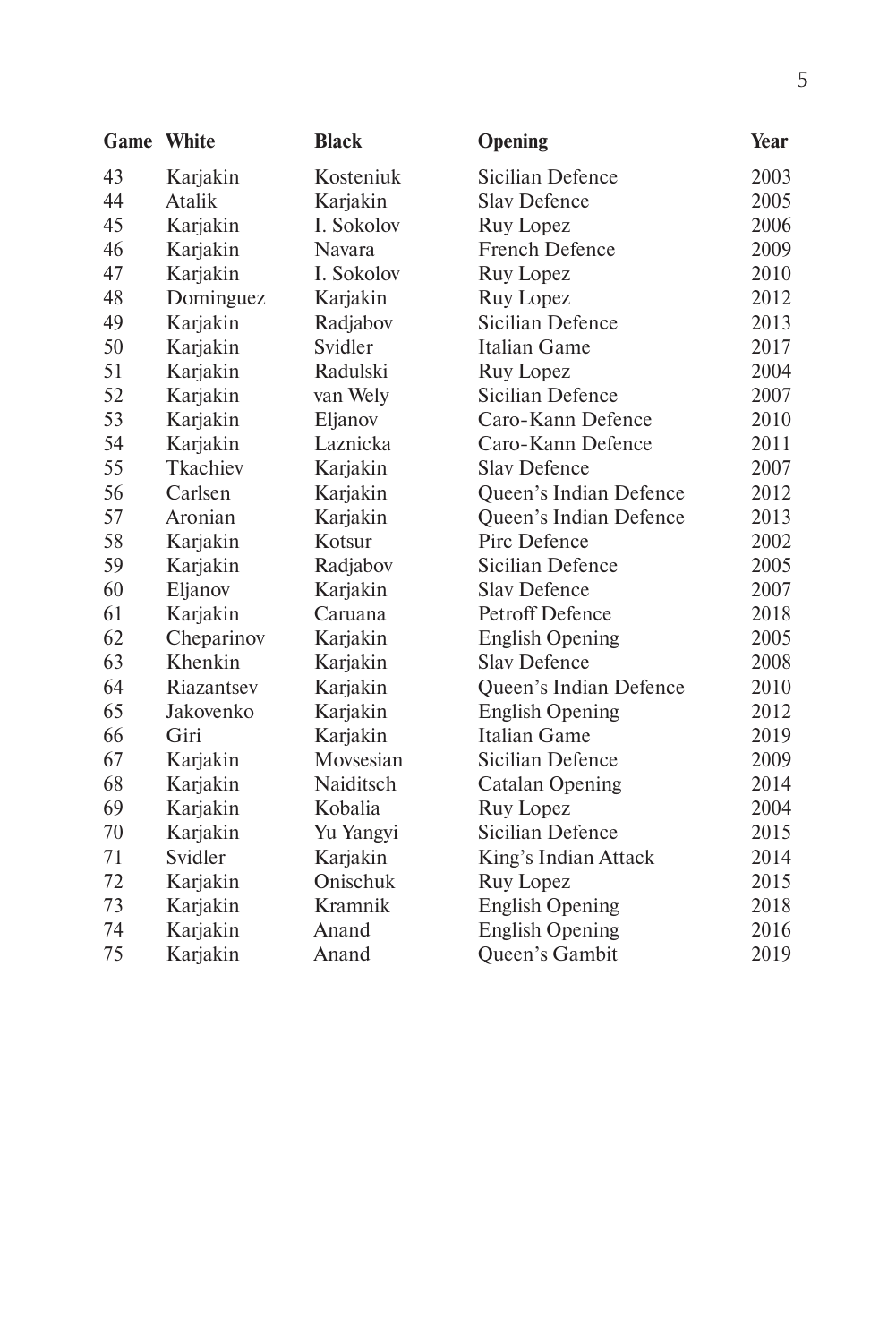#### **Foreword by Sergey Karjakin**

There probably isn't a single chess player in the world who doesn't dream about a collection of his best games. I, however, had to put that idea on hold because the modern chess professional's life is very busy: when you're not playing in tournaments, you are preparing for them.

So, this book by Distinguished Coach of the Russian Federation, grandmaster Alexander Kalinin, was a pleasant surprise for me. Turning its pages, I remembered the events and games of my childhood with great excitement. After all the time that had passed, I can say that at the age of ten or twelve, my style was largely the same as it is today: a classical approach to the game, with a striving for a harmonious blend of a clear strategic line and tactical nuances of the concrete position. It was also interesting to read the author's take on my memorable World Chess Championship match against Magnus Carlsen.

The main part of the book comprises 50 thoroughly annotated games, broadly covering my best achievements at the chessboard. The annotations are captivating and not overloaded with computer variations; instead, the author provides practical explanations so that the reader can use this games collection to study all three stages of the chess game.

I hope that this book will be a fun read and help to further popularize the art of chess.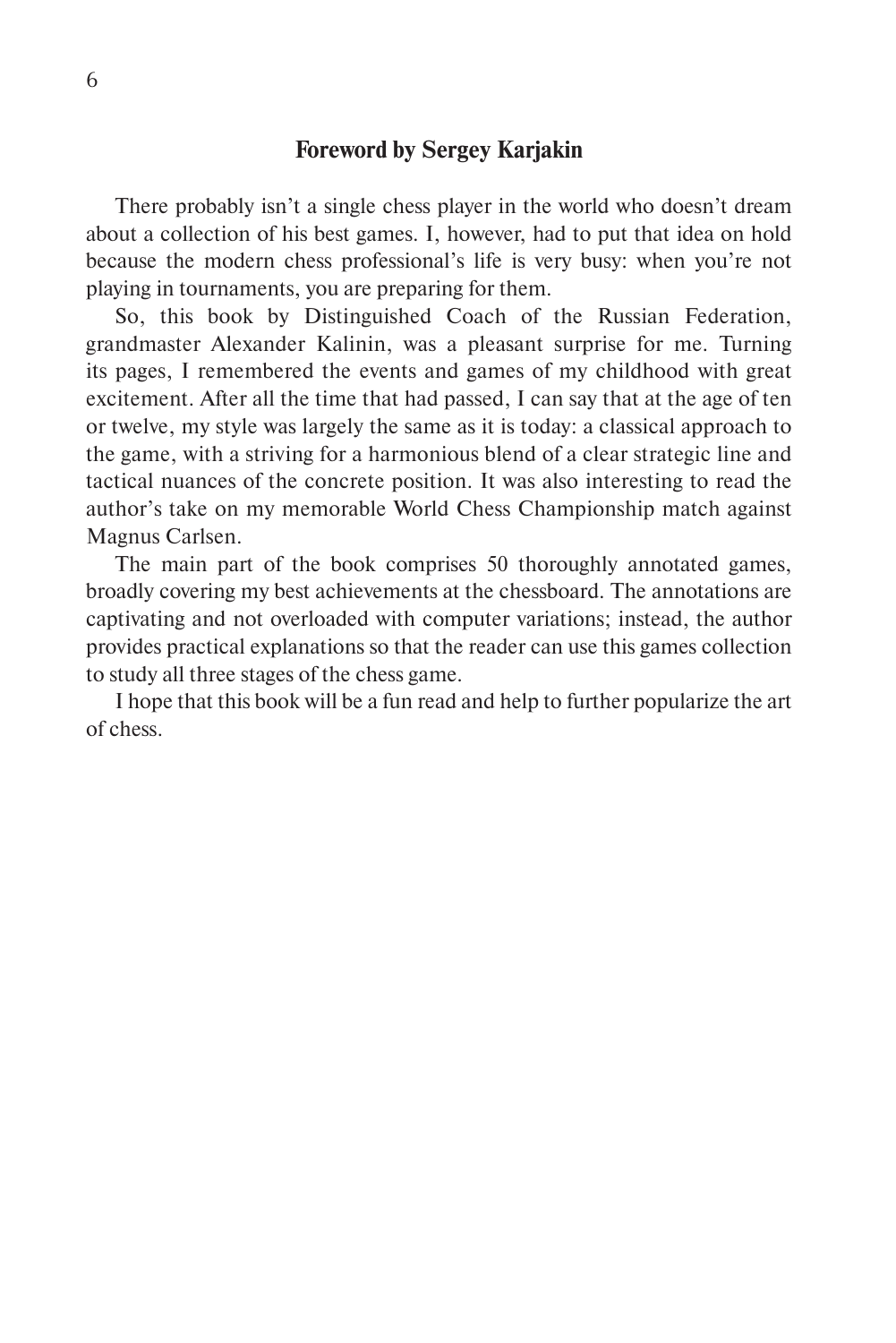### **Introduction**

This book focuses on the career to date of grandmaster Sergey Karjakin. At the time this book was written, the World Chess Championship match against Magnus Carlsen in 2016 remains Sergey's greatest achievement; the Norwegian had a tough time defending his title and was just one game away from losing it to the man from Crimea.

After that fierce, dramatic battle, there seemed to be a crisis in the Russian grandmaster's play, even though in the next Candidates' Tournament Karjakin was close to becoming the challenger again. But at the last moment, Caissa, the chess goddess, chose Fabiano Caruana instead…

Caissa is a jealous woman and demands full dedication from her subjects. After the 2016 match, Sergey devoted much of his time to public life, which of course didn't help him in improving his fighting qualities and further pursuing the chess crown.

Sergey Karjakin's best games will naturally provide aesthetic pleasure to chess fans and show them the rich creative potential of the talented Russian grandmaster.

The future will show whether he's able to realize this potential to the full.

Alexander Kalinin, Moscow, January 2020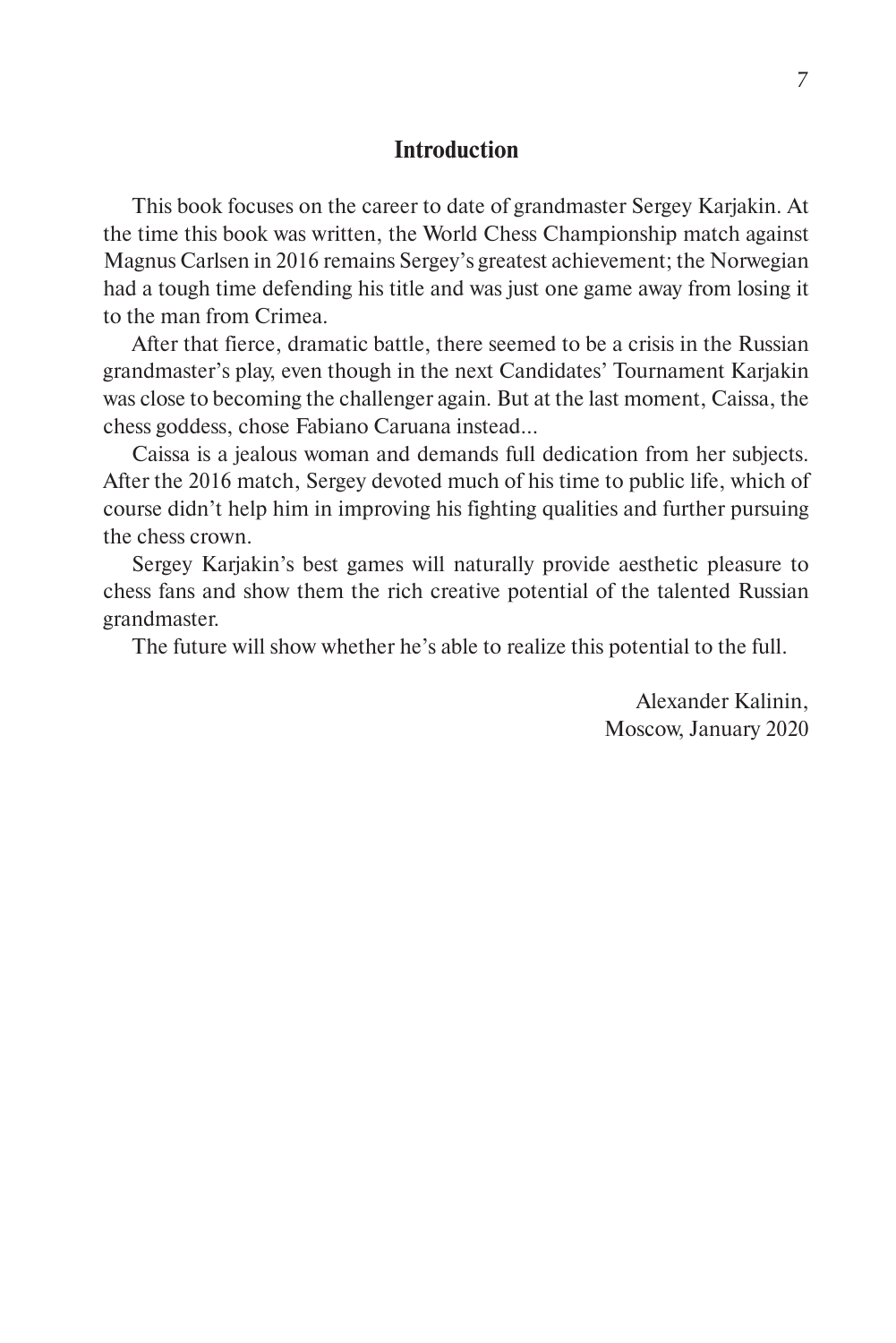The "pure" opposite-coloured bishop ending is won for White, because he manages to stretch his opponent's defence on both flanks.

| $47.$ |                   | $\circ$ c7-d8        |
|-------|-------------------|----------------------|
|       | 48. $\circ$ g4-f3 | $&c3-d2$             |
|       | 49. 會f3-e4        | <b><i>े</i>d8-e7</b> |
|       | $50. f4-f5!$      |                      |

Trading the e6 pawn allows the White king to break into the opponent's camp through d5 or f5.

| 50.     |                   | $e$ 6xf5+      |
|---------|-------------------|----------------|
|         | 51. $\cong$ e4xf5 | $& d2-c1$      |
|         | 52. $a4 - a5$     | $\&$ c1xa3     |
|         | 53. a5-a6         | $2a3-c5$       |
|         | 54. ≌f5-e4        | $\cong$ e7-e6  |
|         | 55. 鱼b5-c4+       | <b>े e6-d7</b> |
|         | 56. Ne4-d5        | $\&$ c5-f2     |
|         | 57. $e5-e6+$      | ≌d7-c7         |
|         | 58. 鱼c4-b5        | $$f2-h4$       |
|         | 59. a6-a7         |                |
| $1 - 0$ |                   |                |

#### **Rook and knight battles**

The examples in this section are quite similar. First of all, Sergey faces off against the ex-world champion Vishy Anand in both games.

Secondly, in both cases, the White rook's transfer to a5 literally "froze" the weak a7 pawn, which, in turn, tied up the Black pieces forced to defend it. But, while in game 74, White won with a relatively simple attack against his opponent's pawn weaknesses, game 75 is a true endgame masterpiece; the presence of all four rooks allowed White to introduce middlegame motifs into

the game, organizing a direct attack against the king.

## **No. 74. Sergey Karjakin – Viswanathan Anand A13**

*Moscow (Candidates' Tournament) 2016* English Opening

**1.**  $\Ω$ **1-f3 d7-d5 2. e2-e3 …**

This modest move shows White's intention to push the battle back into the middlegame.

| 2. |                  | 2g8-f6    |
|----|------------------|-----------|
|    | 3. $c2 - c4$     | e7-e6     |
| 4. | $h2-h3$          | $$18-e7$  |
|    | 5. <b>鱼c1-b2</b> | $0-0$     |
| 6. | $\bigcirc$ b1-c3 | $c7 - c5$ |

Continuing the maneuvers with 6…b6 was also possible.

**7. c4xd5**  $\oslash$  **Cf6xd5** 7...exd5 8. d4  $\&$ c6 9.  $\&$ e2  $\&$ g4 10. dxc5  $\&$ xc5 11. 0-0 led to a typical isolated queen's pawn position in the center.

With the game move, Black avoids any long-term weaknesses, but exposes the kingside a bit.

**8.** <del>幽d1-c2</del> — @b8-c6

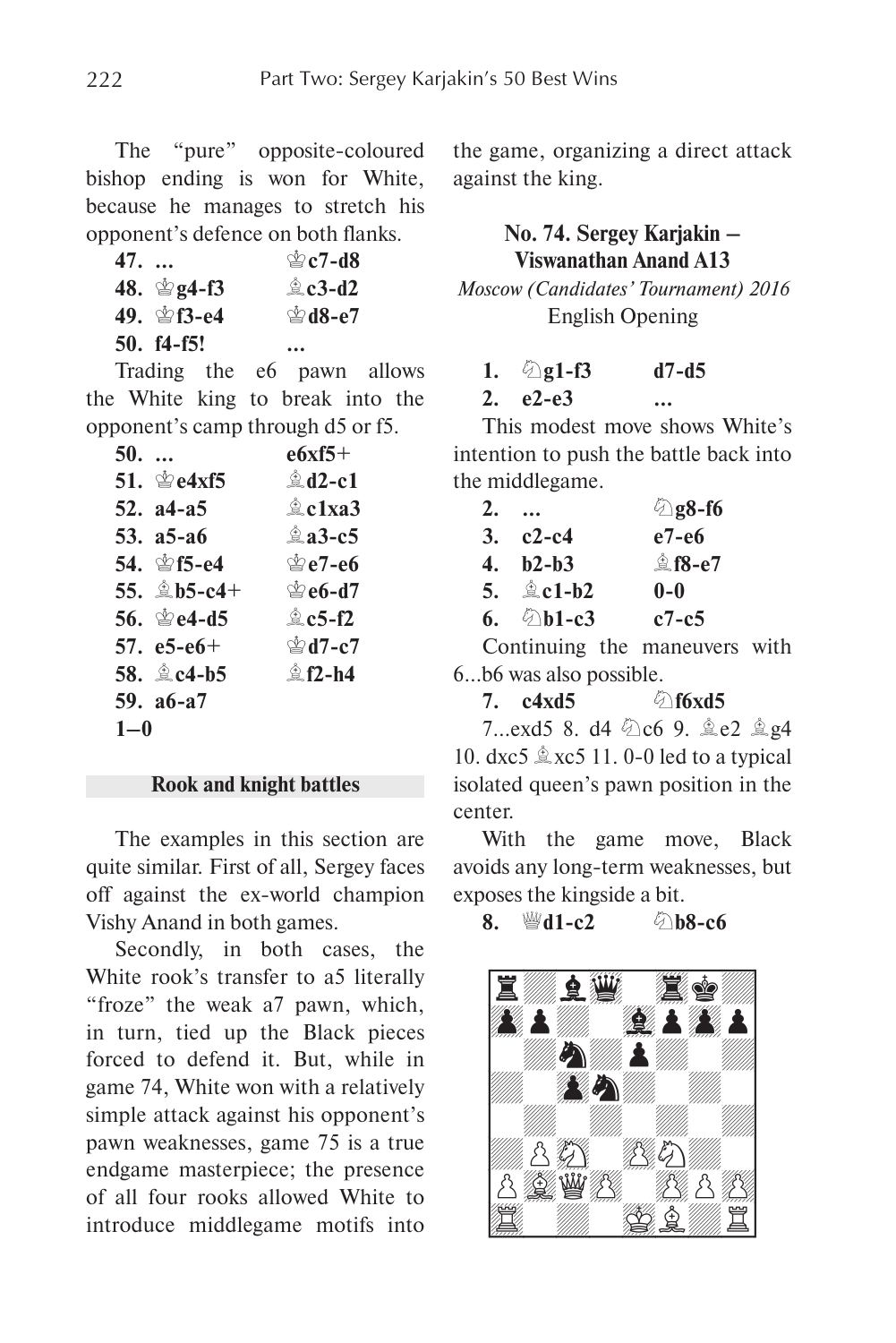## **9. h2-h4!? …**

An aggressive novelty that threatens  $\hat{\otimes}$ g5.

Earlier, White tested 9. a3  $\oslash$ xc3 10. **g xc3 g d7 11. g e2 耳c8 12. 0-0** b6 13. *Web*2  $\&$  f6 14. b4, transposing to a Hedgehog-like position with colours reversed, Lysyj – Zhou Weiqi (China 2015).

**9. … b7-b6**

**10. a2-a3 …**

The immediate 10.  $\hat{\otimes}$  g5 did not

give any advantage due to 10…f5. Making the useful "Sicilian" move a2-a3, White is waiting for the Black bishop to go to b7.

**10. … f7-f5**

After 10... \$ b7, Black had to look out for 11.  $\triangle$ g5 g6 12.  $\triangle$ ce4!?, with kingside threats involving the knight sacrifice on h7, while 10...h6 can be met with 11. g4!?.

Afterwards, the h2-h4 line came into fashion and was repeatedly tested in practice. For instance, in the game Adhiban – Gagare (Dubai 2016), there followed 10…Ef6 11. gb5 gb7 12. 2g5 g6 13. 2ce4  $\&$  xb2 14.  $\&$  xb2 h6 15. h5! hxg5 16. hxg6 f6 17.  $\&$  xg5 with an attack for the sacrificed piece.

Anand decides to immediately preclude the opponent's attacking opportunities, accepting the weakness in the center (e5 and e6 square) as a trade-off.

**11.** E**f1-b5** E**c8-b7**

12.  $\sqrt[3]{c}$ **c3xd5 e6xd5** 

After 12... sxd5 13. **A**c4 std6 14. h5 h6, the e6 pawn was rather weak.



XIIIIIIIIY <u>er-w-t</u>k

**13. d2-d4! …**

Attacking the weak Black c5 and d5 pawns. Black's position is obviously compromised by the f5 pawn. Returning to the move h2-h4, it only proves the old adage that a position is only minimally weakened by the advance of the rook pawn.

| $13. \ldots$ |           | $\Box$ a8-c8      |
|--------------|-----------|-------------------|
|              | 14. d4xc5 | b6xc5             |
|              | $15. 0-0$ | $\triangle$ e7-f6 |

Trading the b2 bishop will allow him to neutralize the opponent's pressure along the a1-h8 diagonal, but the main downside of the move f7-f5, the weakness of the whole dark-square complex in the center, isn't going away.

**16.**  $\mathbb{\ddot{H}}$ **f1-d1** 

Of course, White is not satisfied with 16.  $\&$  xf6  $\&$ xf6 17.  $\&$ xc5 because of 17…2e5.

| $16.$ |                       | <u> ව</u> ිc6-e7   |
|-------|-----------------------|--------------------|
|       | 17. $\triangle$ b2xf6 | $\Xi$ f $8x$ f $6$ |
|       | 18. $g2-g3$           | $\ddotsc$          |

It wasn't necessary to play this so soon. Gradual improvement with 18.  $\Xi$ ac1 also looked quite good. In this case, 18... 45 could be met with 19. **鱼d7! 罝c7 20. 鱼a4 罝c8 (20...d4? 21.**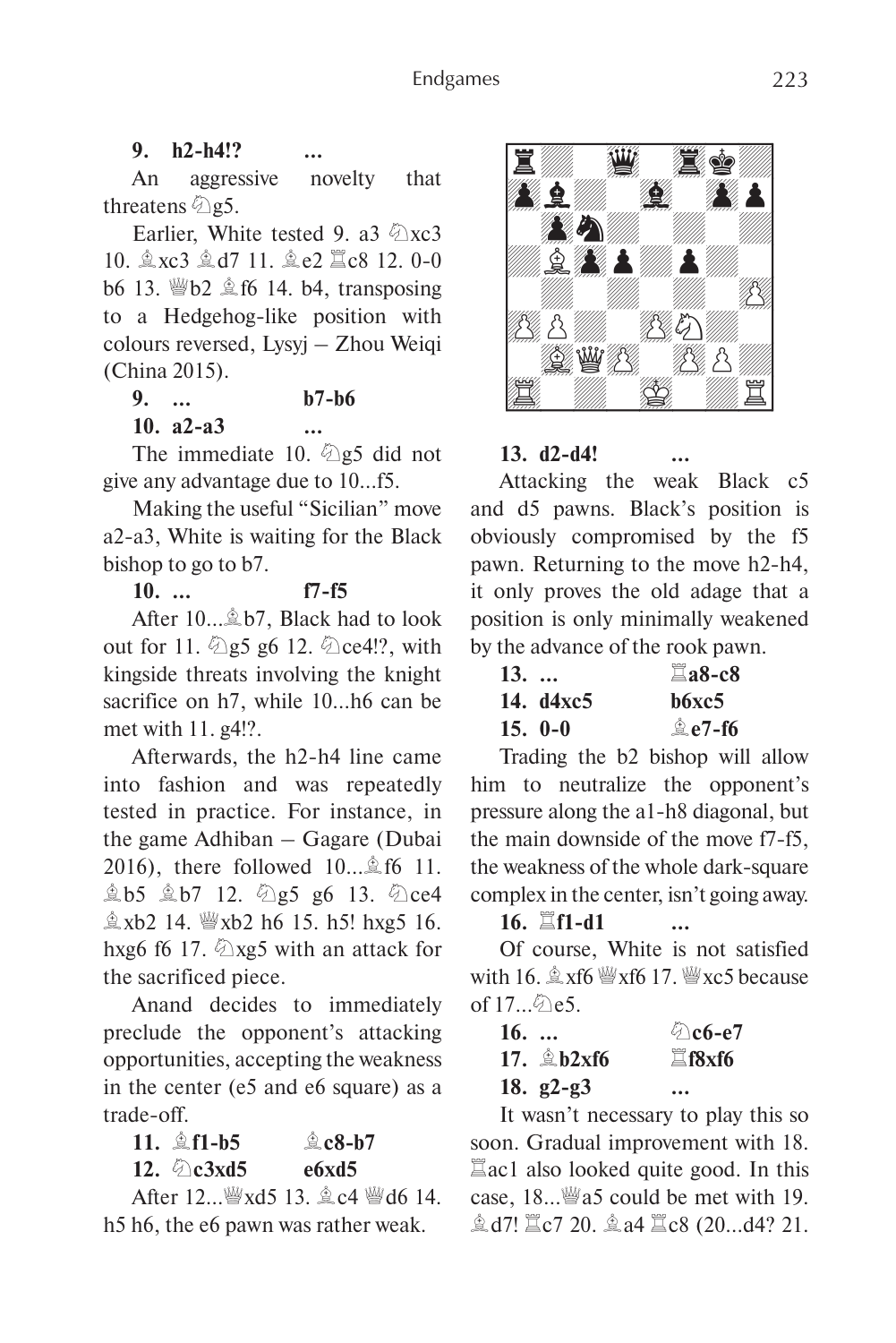## b4!) 21.  $\&e$ <sub>5</sub>, with an initiative for White.



**18.**  $\ldots$   $\hat{ }$   $\stackrel{?}{E}$  **h7-a6?** A serious positional error. After the light-squared bishop trade, the central pawns lose their dynamics. The immediate 18…d4?! was too premature due to 19.  $\mathcal{L}$  e2!, but 18... *WHb6* 19. *WHe2* (19. *Lea* d4!) 19...  $\Xi$ c7!? (having the maneuver  $\Im$ e7-c8d6-e4 in mind) allowed Black to keep the necessary tension.

**19.** E**b5xa6** G**f6xa6**  $20.$  **W**e2-e3 …

The flaws of the move f7-f5 are now exacerbated by the real vulnerability of the central pawns. Interestingly enough, however, if the Black knight was on f6 rather than e7, his position would've been completely satisfactory!

| $20.$ |                          | $\Box a6-b6$               |
|-------|--------------------------|----------------------------|
|       | $21.$ $\ddot{\Xi}$ a1-c1 | <b>₩d8-d6</b>              |
|       | 22. $\bigcirc$ f3-e5     | $\Xi$ <sub>b</sub> $6$ -b7 |

Overprotecting the d7 square to decrease the "attacking radius" of the aggressive e5 knight  $(22 \dots \frac{100}{100})$  23. <sup>ආි</sup>d7).



## **23.**  $\Ω$ **e5-d3!** …

The White knight changes its trajectory, harassing the c5 and d5 pawns.

**23. … c5-c4**

After  $23...$  bc7, there's 24.  $\circled{2}$ f4 with the subsequent rook doubling on the d-file.

 $24. b3xc4 \qquad \qquad \Xi$ c8xc4 Settling for the isolated queen's pawn. There was an elegant line 24…  $dxc4$  25.  $\Im$  e5  $\Im$  f6 26.  $\Im$   $xc4 + \Im$   $xc4$ 27.  $\mathbb{Z} \cdot 48 +$ , and White wins a pawn.

**25.** I**c3-e5! …**

The queen exchange underlines the static flaws of Black's position.

| 25. |                          | $\mathcal{L}$ d6xe5 |
|-----|--------------------------|---------------------|
|     | 26. $\triangle$ d3xe5    | $\Box$ c4xc1        |
|     | $27$ $\equiv$ $\sim$ $1$ | α7⊥α6               |

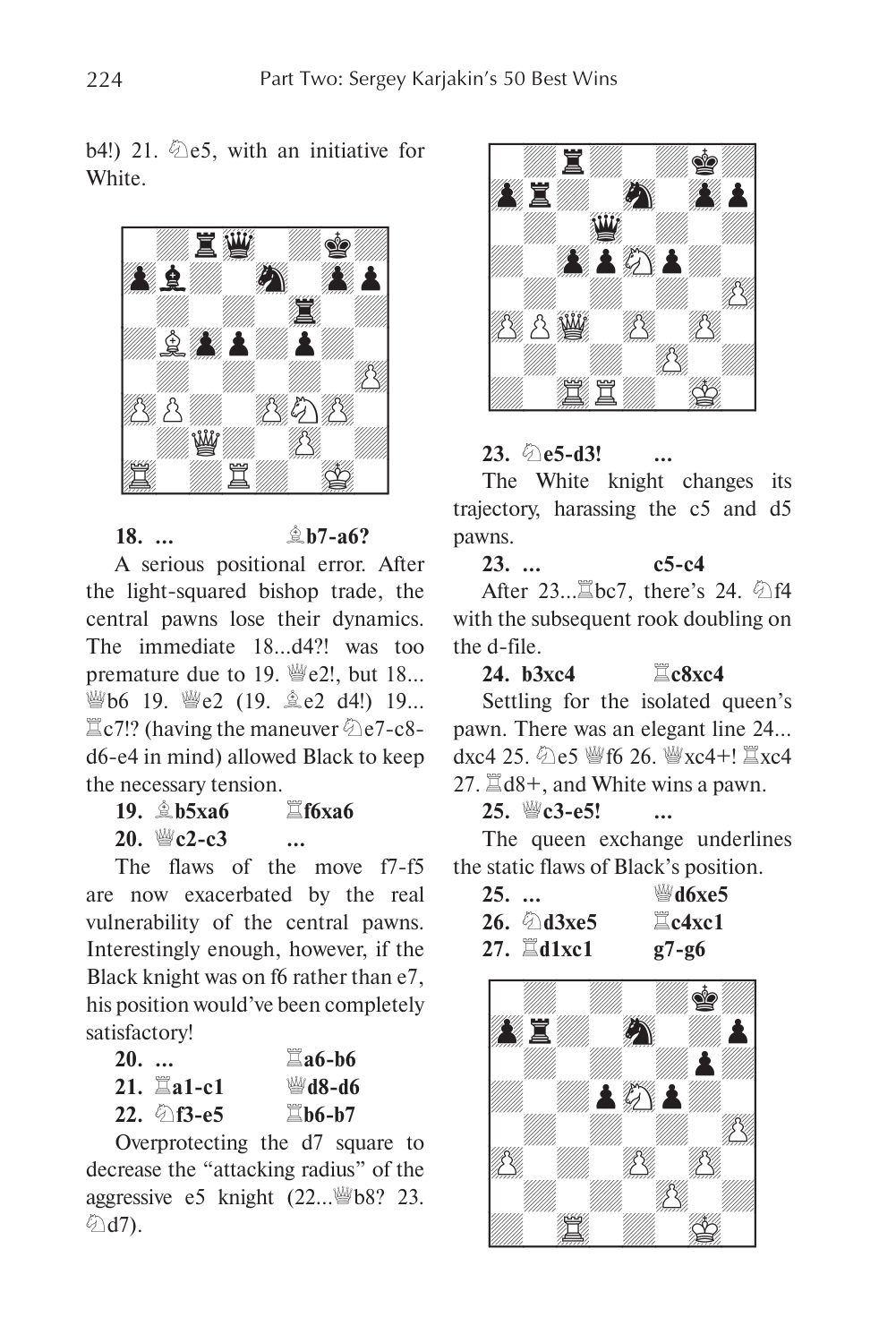In the ensuing rook and knight ending, White has an advantage because of his better pawn structure and active pieces.

**28.**  $\Xi$ c1-c5!

The rook goes to a5, paralyzing the opponent's forces.

**28. …** K**g8-g7 29.**  $\angle$ **es-a5**  $\angle$  **eg7-f6 30.** C**e5-d3** G**b7-c7 31.**  $\Xi$ **a5-a6+**  $\cong$  **f6-g7 32.**  $\circledcirc$ **d3-f4**  $\qquad \qquad \Xi$ **c7-d7 33.** K**g1-f1 …**

White gradually improves his position with the subsequent moves.

|                           | <b>⊘ිe7-g8</b>        |
|---------------------------|-----------------------|
| 34. $\bigcirc$ f4-e6+     | <b>் g7-f7</b>        |
| 35. <b>②e6-d4</b>         | <b><i></i></b> g8-e7  |
| 36. <b><i></i></b> ∆d4-b5 | <b><i></i></b> ∂e7-c8 |
| $37. a3-a4$               | $\Xi$ d7-b7           |
| 38. ≝а6-с6                | <sup></sup> විc8-e7   |
| 39. 2c6-a6                | <b>⊘e7-c8</b>         |
| 40. ⊠а6-с6                | <b>©c8-e7</b>         |
| 41. ■c6-d6                |                       |
|                           |                       |



Loses immediately. However, even passive defence didn't give Black any chances to save the game because of

**41.** … △ △b7-b6?

the White king's march to the center of the board.

 $42. \quad \Box$  d6-d7 **a7-a6 43.** ⊘**b5-c3** … After  $43...$  $66.$  there's  $44.$   $\Xi$ xe7+!  $\&$  xe7 45.  $\&$  xd5+, winning. **1–0**

> **No. 75. Sergey Karjakin – Viswanathan Anand D37** *Shamkir 2019*

Queen's Gambit

| 1. $d2-d4$    | 2g8-f6   |
|---------------|----------|
| 2. $c2 - c4$  | e7-e6    |
| 3. $2g1-f3$   | $d7-d5$  |
| 4. $\&$ b1-c3 | $$18-e7$ |
| 5. $\&$ c1-f4 |          |

A long time ago, putting the bishop on f4 was considered a good way to get a "fresh" position (as opposed to the "hackneyed" 5.  $\&$  g5). Tigran Petrosian liked to employ this move; he preferred to make his opponents think for themselves as much as possible.

Now, however, this line is very well-analyzed, and the fact that these opponents only truly started playing by themselves after the  $31<sup>st</sup>$  (!) move doesn't even raise eyebrows.

| 5. |                        | $0-0$                 |
|----|------------------------|-----------------------|
| 6. | $e2-e3$                | $c7-c5$               |
|    | 7. d4xc5               | 鱼e7xc5                |
|    | 8. $\mathscr{C}$ d1-c2 | <b><i></i></b> ∆b8-c6 |
|    | 9. $\Box a1-d1$        | <b>₩d8-a5</b>         |
|    | 10. $a2-a3$            | $E$ f8-d8             |
|    | 11. $2f3-d2$           |                       |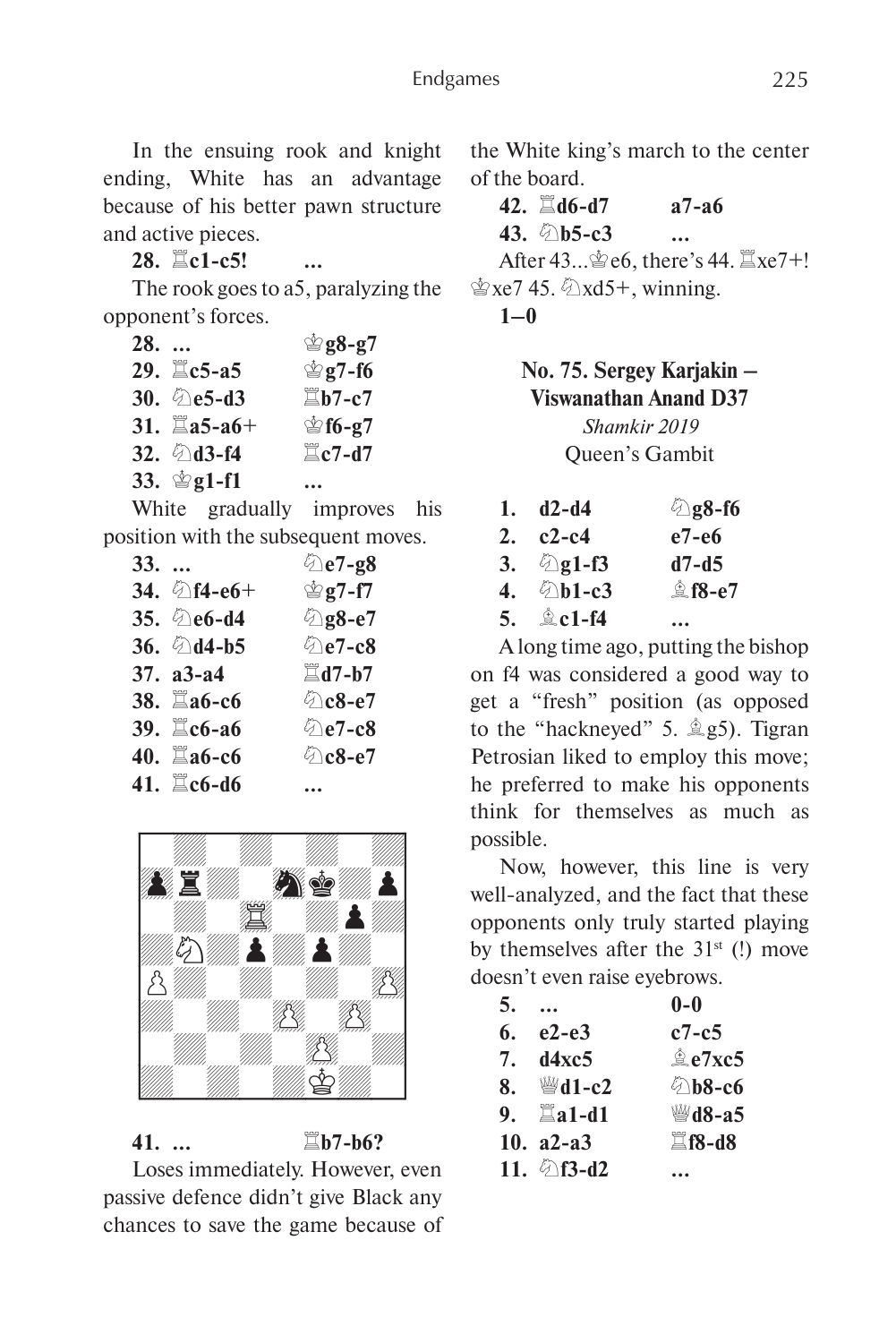

**11. … d5-d4!?** This sharp line with a piece sacrifice was introduced by grandmaster Anatoly Lutikov.

As an alternative, there's the calm 11...dxc4 12.  $\&$ xc4  $\&$ e7 13. 0-0  $\&$ h5, but modern grandmasters like playing forced lines as Black.

**12.**  $\&$ **d2-b3**  $\&$ **a5-b6 13.**  $\oint \csc 3 - a4$   $\qquad \qquad \triangleq \csc 5 - b4 + c$ **14. a3xb4 …**

In the source game Petrosian – Lutikov (Moscow 1966), the incumbent world champion, with his unique sense of danger, preferred to avoid his opponent's main line and came up with 14.  $\cong$  e2!?. After 14...  $\mathbb{W}$ a6 15.  $\Diamond$ xd4  $\triangleq$ e7 16.  $\Diamond$ xc6  $\mathbb{W}$ xc6  $17. \ \mathbb{Z} \times 48 + \mathbb{A} \times 48$  18.  $\mathbb{Z}$ d1 b6 19.  $\mathbb{Z} \times 3$  $A$  a6 20.  $4$   $A$   $4$   $3$   $3$   $3$   $4$   $21$ .  $\bigcirc$   $X$   $A$   $B$   $C$   $S$ 22.  $\Ω$  Black had equalized, and they agreed to a draw.

| $14.$ |                       | ₩b6xb4+                 |
|-------|-----------------------|-------------------------|
|       | 15. $\triangle$ b3-d2 | $\bullet\bullet\bullet$ |



**15. … e6-e5** In the game Doroshkevich – Gipslis (Tbilisi 1967), there followed 15…Ia5 16. b3 *(16.* I*b3 e5 17.* E*g5)* 16…2b4 17. Wb1, and now, 17... e5 *(in the actual game, Black played*  **17… b5 18.** ② b2 <sup>③</sup> b7 19. f3, and the *game ended in White's favour*) 18.  $25$ Ef5! 19. e4! *(there was an incredibly beautiful finish after 19.* I*xf5? e4!!*  **20.** 曾xa5 ①c2+ 21. 曾e2 d3#!) 19… ②xe4 20. 盒xd8 罝xd8 21. ②xe4 Cc2+ 22. Ke2 d3+ *(22…*E*xe4!?)*  23.  $\angle$ xd3  $\angle$ xe4 24.  $\angle$ xd8+  $\angle$ xd8 25.  $\frac{100}{100}$ d4+ 26.  $\frac{100}{100}$ c2+ 27.  $\frac{100}{100}$ e2  $\ddot{Q}$ d4+ ends the bloody fight with perpetual check!

All those brilliant lines, which could give a lot of pleasure to a curious analyst in the old days, can now be produced literally in seconds after pushing a single button on the computer…

Concerning the theoretical value of the move 15  $W_8$  a5 – after 16  $W_8$  b3 e5 17.  $\triangle$  g5, it transposes into the actual game.

| 16. $\&$ f4-g5 | <sup>₩</sup> b4-а5 |
|----------------|--------------------|
| 17. $\&c2-b3$  | $\&$ c6-b4         |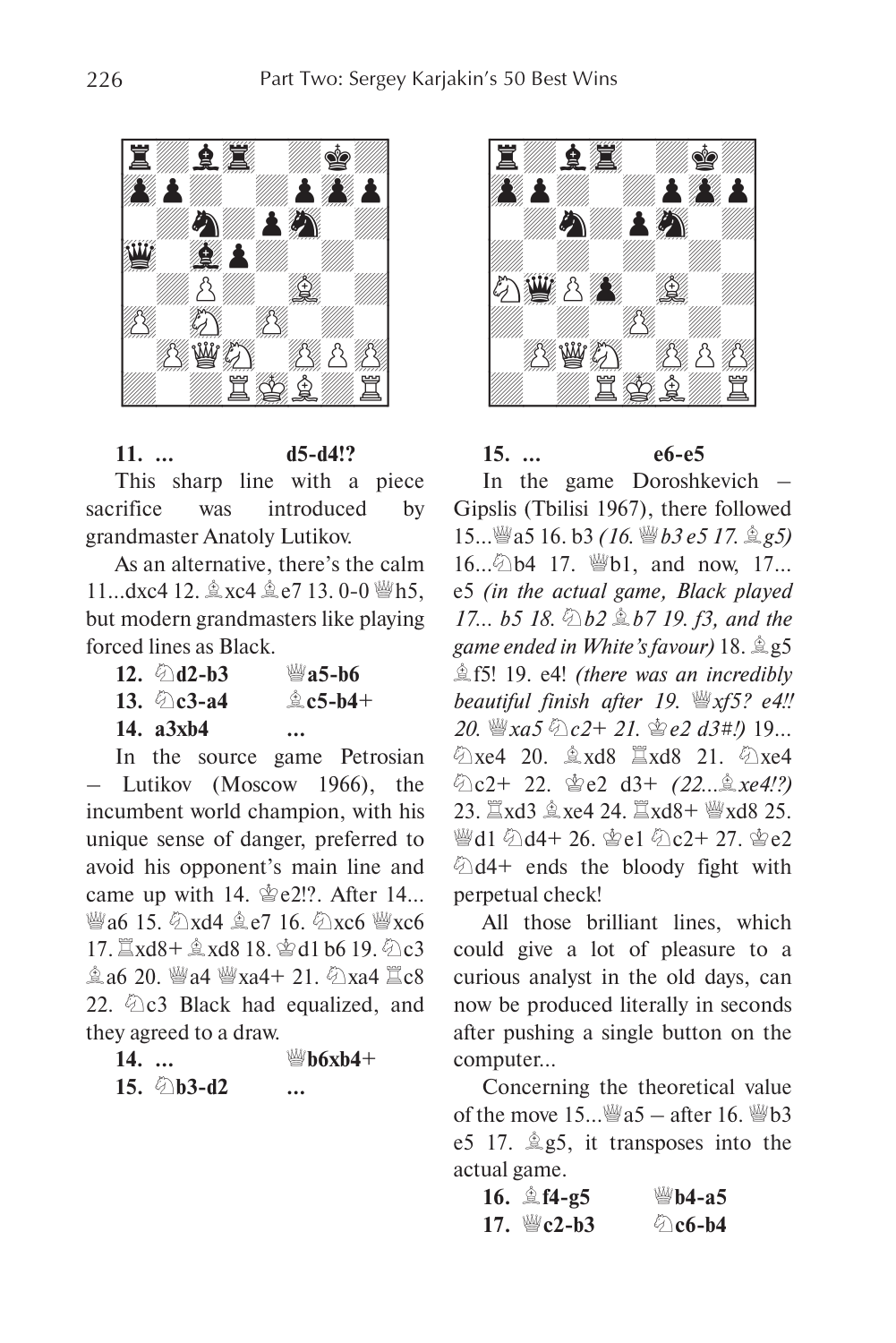Black has good compensation for his sacrificed piece: he's ahead in development, and his opponent's forces are in disarray.

| 19. <b>鱼f1-e2</b>  | $\&$ c8-d7 |
|--------------------|------------|
| 20. <b>Ad</b> 1-a1 | d4xe3      |
| 21. f2xe3          | $b7-h5$    |



**22. 0-0 …**

Since 22. cxb5 is met with 22...  $\&e6$  23.  $\&d1 \times 24$ . 0-0  $\&c2$ , White returns the piece to complete his development. As often happens in gambits, the defending side can seize the initiative if it can "dump" the extra material at the right time.

**22. … b5xa4 23.** *W*<sub>⊎</sub>**b3-c3** …

Black now has an extra pawn (even though it's doubled), but his king's position is compromised. With his next moves, Black tries to consolidate the situation on the kingside.

| $23.$ |                      | $f6-f5$               |
|-------|----------------------|-----------------------|
|       | 24. $\bigcirc$ d2-f3 | f7-f6                 |
|       | $25.$ 2f3-h4         | <b><i></i></b> ∆b4-c6 |
|       | 26. <i>We3-a3</i>    | e5-e4                 |

 $27. \oplus 2-11$ 

Black has managed to get the queen to defend the kingside, and White now seeks to regain the lost material on the queenside. Importantly, capturing the a4 pawn also entails the light-squared bishop trade, which makes the f5 square all the more vulnerable.

| $27.$ |                    | <u> ⊘ිc6-e5</u> |
|-------|--------------------|-----------------|
|       | 28. <b>Allxa4</b>  | , уа5ха4        |
|       | 29. <i>₩а</i> 3ха4 | $A$ d7xa4       |
|       | <b>30. ■a1xa4</b>  | f5-f4           |



## **31. c4-c5! …**

The first truly "new" move in this game; by the way, the computer shows it as the first line.

In the game Aronian – Caruana (London 2018, rapid), there occurred 31.  $\mathbb{Z}$ xf4  $\mathbb{Z}$ d1+ 32.  $\mathbb{Z}$ f1  $\mathbb{Z}$ xf1+ 33.  $\mathbb{Z}$ xf1  $\mathbb{Z}$ b8 34. b4  $\mathbb{Z}$ xc4 35. ②f5 国b5 36. g4 h5 37. h3 hxg4 38. hxg4  $\&$ e5, and, due to the complete depletion of resources, a draw was soon agreed.

After 31. exf4  $\triangle$ d3, Black is not in any trouble either.

**31. … f4xe3**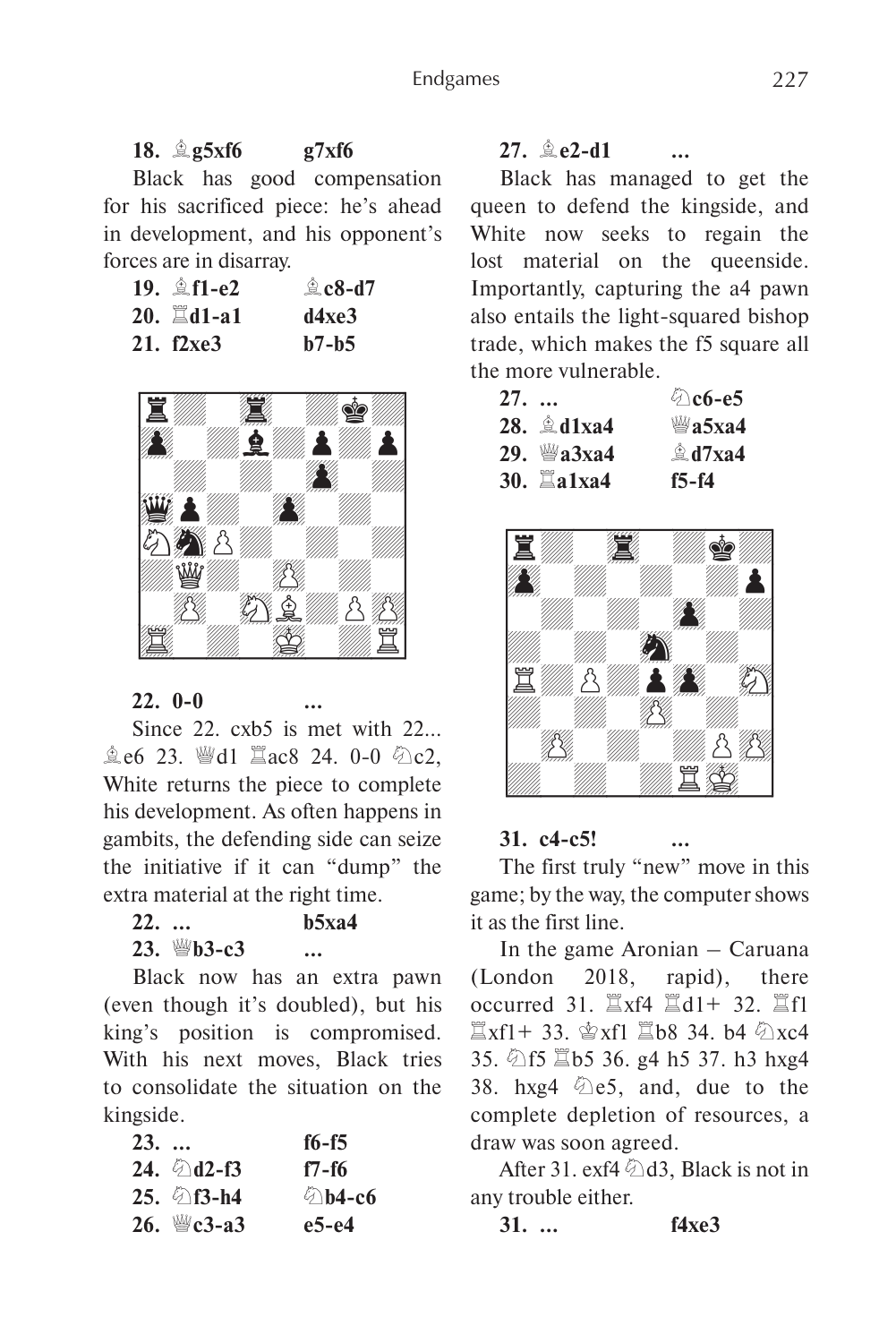| 32. ⊠а4хе4               | $\Box$ a8-b8                        |
|--------------------------|-------------------------------------|
| 33. <b>I</b> e4xe3       | $\Xi$ <sub>b</sub> 8x <sub>b2</sub> |
| $34. h2-h3$              | $\n  2-c2\n$                        |
| $35.$ $\ddot{\Xi}$ f1xf6 | $\Xi$ c2xc5                         |



There isn't much material left on the board, and it seems incredible that in a game between two supergrandmasters, it's possible to play for a win here!

However, White has some subtle advantages. Firstly, the Black pawns are isolated and can be attacked; secondly, the Black king's position is less safe, which can be an important factor due to the presence of all four rooks on the board.

**36.**  $\mathbb{E}$ **f6-a6!** 

Pinning the a7 pawn and tying the Black pieces to its defence.

**36.** … **De5-c6** 

**37.**  $\▵$ **h4-f3**  $\qquad \qquad \Box$ **d8-c8** 

Only here, Sergey got into a long think for the first time.

**38.**  $\mathbb{E}$ e3-e6!

A great prophylactic move! Black was preparing to exchange a pair of rooks with  $38...$  as Also, the White rooks are now attacking the

c6 knight, and it's impossible to stop them with  $38 \rightarrow \frac{1}{2}$  f7?? because of 39.  $\Xi$ exc6!  $\Xi$ 8xc6 40.  $\Xi$ xc6  $\Xi$ xc6 41.  $\hat{\varphi}_{\text{ee}}$ 5+.

**38. …** G**c8-c7 39.** K**g1-h2** K**g8-g7**



## **40.** G**a6-a4! …**

A brilliant change in direction! Exploiting the awkward placement of the Black pieces, White turns his sights to the kingside.

**40. … h7-h5**

Black doesn't let the White rook get to g4, but weakens the g6 and g5 squares.

After 40... Le<sup>7!?</sup>, White shouldn't just grab a pawn with 41.  $\mathbb{E}xe7+\mathbb{E}xe7$ 42.  $\mathbb{Z}$ xa7  $\mathbb{Z}$ f6, when a draw is on the horizon. Instead, he should keep up the pressure with 41.  $\mathbb{Z}$ g4+  $\mathbb{Z}$ f8 42.  $\mathbb{Z}$ d6, with an uncomfortable position of the Black king.

**41.**  $\Xi$ **a4-a6!** 

The rook has created a kingside weakness, and now it calmly returns. It turns out that it's not that simple for Black to make any kind of active move. While if Black just sits and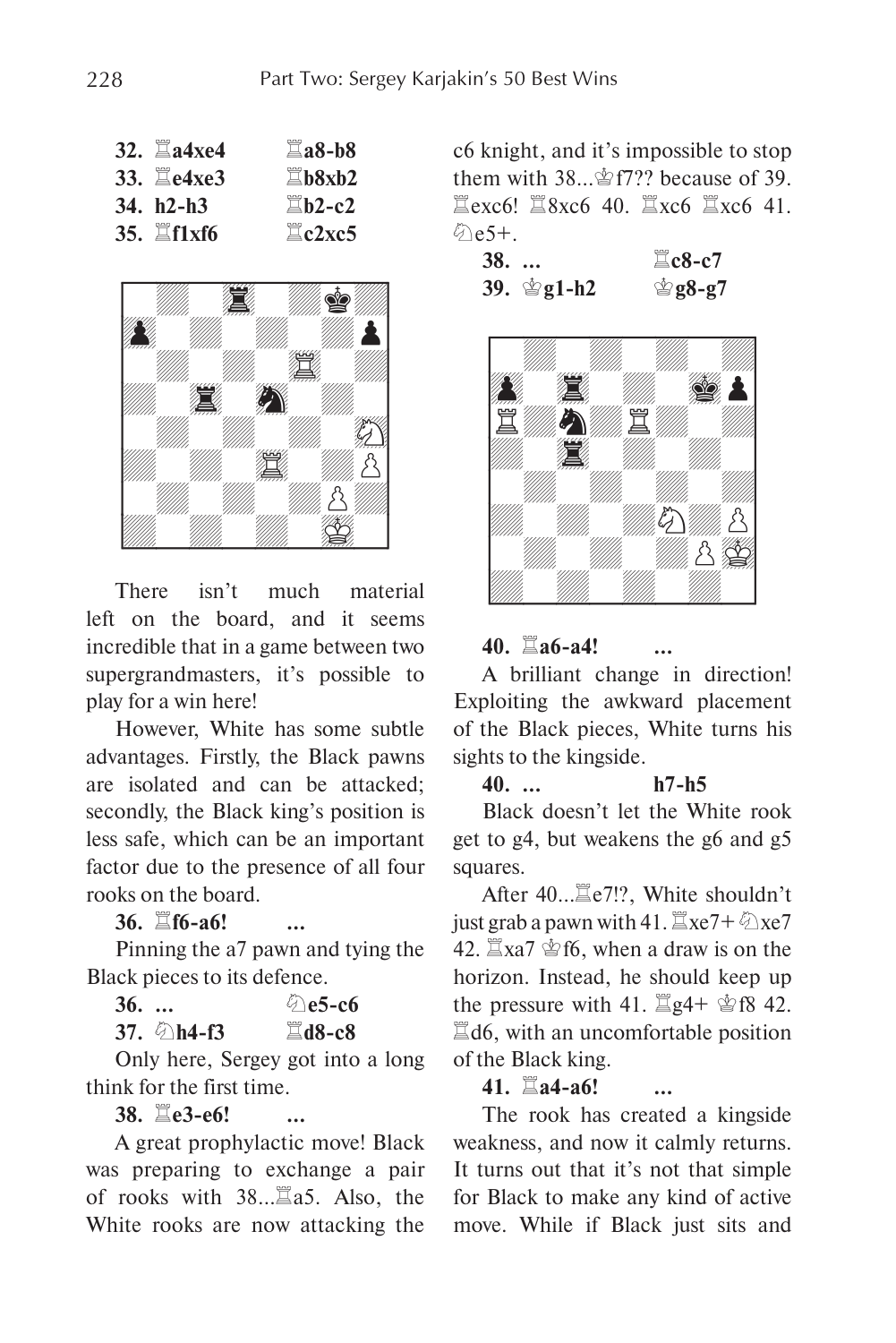waits, White can move his knight to e4, creating new problems. In some lines, a king's march towards h4 is also possible.

**41. …**  $\&circled{c}$ **6-e7 42.**  $\sqrt[6]{6}$ **f3-d4**  $\sqrt[6]{6}$ **e7-f5 43.** 第**d4-e2** 罝c5-c4?!

Black's unwillingness to let the knight move to f4 is completely understandable, but now White increases his advantage with clockwork precision.

43…h4! was recommended as the best defence, for instance:

**a)** 44.  $\circled{2}$  f4  $\circled{2}$  g8!, and Black is ready to meet 45.  $\mathbb{E}$ g6+ with 45...  $\Xi$ g7;

**b)** 44.  $\Xi$ g6+ 雷h7 45.  $\Xi$ g5 ②e3! In these lines we see Black's intention to sacrifice the a7 pawn and exchange a pair of rooks;

**c)** 44. ②g1  $\Xi$ c1 45. ②f3  $\Xi$ b1 (with both counterplay  $\Xi$ c7-c1 and the simplifying  $\Xi$ b1-b6 in mind) 46.  $\Xi$ a5  $\Xi$ cc1 47.  $\Xi$ xa7+  $\dot{\mathcal{C}}$ f8 48.  $\Xi$ a8+  $\dot{\mathcal{C}}$ g7 *(48…*當*f7?? 49. 2g5+ 含g7 50.*  $\Xi$ *a7+* K*f8 51.* G*f7+* K*g8 52.* G*e8#)* 49.  $\mathbb{Z}$ a7+  $\mathscr{C}$ f8 50.  $\mathbb{Z}$ a8+, with perpetual check.



## $44. \Box$ e6-g6+  $\angle$ g7-f8

 $44...$  $h$ 7 could be met with 45.  $\Xi$ gf6 ②g7 *(45...* $\Xi$ 4c5 46. ②f4) 46. ②f4 含g8 47.  $\Xi$ ad6, tightening the coil around the Black king. The threats are very real, as shown in the line 47…a5? 48.  $\circled{2}$ g6  $\circled{2}$ h7 49.  $\circled{2}$ e5  $\circled{2}$ c3 50.  $\circled{2}$ h6+  $\dot{\mathcal{L}}$ g8 51.  $\ddot{\mathcal{L}}$ d8+, winning. While after 47… $\&$ e8, White can play 48.  $\&$ d8  $\Xi$ c8 49.  $\Xi$ g6+ 金f8 *(49...*金*f7?? 50.*  $\Box d7+$  含*f8 51.* ②e6# or 49... �� h7?? *50.* G*d7+* K*h8 51.* G*h6+* K*g8 52.*  **②g6, mating) 50.**  $\Xi$ **xc8**  $\Xi$ **xc8 51.**  $\Xi$ **a6**  $\hat{\otimes}$  g7 52.  $\hat{\mathbb{Z}}$ a5, and White wins the h5 pawn.

**45.** G**g6-g5! …**

Freeing up the way to h6 for the queen's rook!



**45. …** ①f5-g7



## **46.** G**a6-f6**+**! …**

A subtle Zwischenschach! The attempts 46.  $\Im$  g3 h4 and 46.  $\Im$ h6  $\Xi$ 4c5 were not enough.

 $46.$   $\ldots$   $\qquad \qquad \mathbb{Z}$  c7-f7

After  $46...$   $\circ$  g8, there's 47.  $\circ$  g3 h4 48.  $\circled{1}$  f5  $\Xi$ 4c5 49.  $\Xi$ fg6, and the Black knight falls.

**47.**  $\mathbb{E}$ f6-h6 ☆ f8-e7